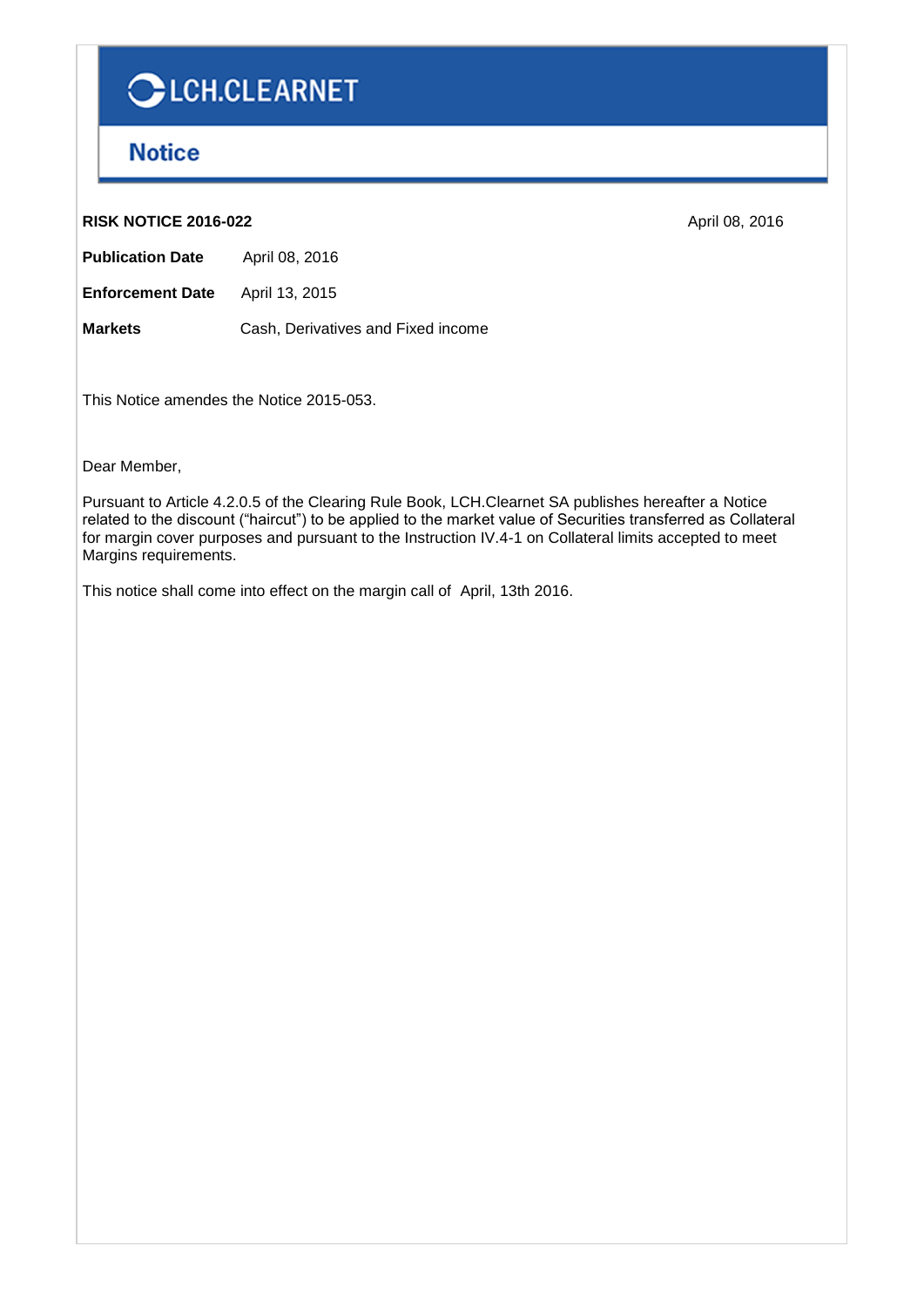### **I) Haircuts applicable to Bonds transferred as Collateral for margin cover purposes**

Pursuant to Article 20 of Instruction IV.4-1, a discount rate ("haircut"), determined by LCH.Clearnet SA as follows, is applied to bonds transferred as Collateral for margin cover purposes upon classes I to IX defined below and regarding their modified duration.

|                                       | <b>LCH.Clearnet SA - Margin Collateral Haircut Schedule</b>                                                                                                                                                                                                                                                                                        |                                                            |                                 |
|---------------------------------------|----------------------------------------------------------------------------------------------------------------------------------------------------------------------------------------------------------------------------------------------------------------------------------------------------------------------------------------------------|------------------------------------------------------------|---------------------------------|
| <b>Eligible Government Securities</b> |                                                                                                                                                                                                                                                                                                                                                    | <b>Modified duration</b>                                   | <b>Haircuts</b><br>(13/04/2016) |
|                                       | Debt Securities issued by the French state:<br>. Treasury bills (BTFs) issued for 13, 26 or 52 weeks with a minimum nominal value of EURO 100,000;<br>. Annual fixed interest rate Treasury notes (BTANs) with a minimum nominal value of EURO 100,000;<br>. Fungible Treasury Bonds (OATs and OATIs) for a minimum nominal value of EURO 100,000; | 4 business days and < 0,5 year<br>$>$ = 0.5 and $<$ 1 year | 0,50%<br>0,50%                  |
|                                       |                                                                                                                                                                                                                                                                                                                                                    | $>= 1$ and < 3 years                                       | 1,25%                           |
|                                       |                                                                                                                                                                                                                                                                                                                                                    | $>=$ 3 and $<$ 5 years                                     | 2,00%                           |
| <b>Class I</b>                        |                                                                                                                                                                                                                                                                                                                                                    | $>=$ 5 and $<$ 7 years                                     | 2,75%                           |
| (France)                              |                                                                                                                                                                                                                                                                                                                                                    | $>$ = 7 and < 10 years                                     | 3,50%                           |
|                                       |                                                                                                                                                                                                                                                                                                                                                    | $>$ = 10 and < 15 years                                    | 5,50%                           |
|                                       |                                                                                                                                                                                                                                                                                                                                                    | $>$ = 15 and < 30 years                                    | 13,00%                          |
|                                       |                                                                                                                                                                                                                                                                                                                                                    | More than 30 years                                         | 17,50%                          |
|                                       | Debt Securities issued by the Belgian state:<br>. Belgian Treasury Certificates for a minimum nominal value of EURO 100,000;<br>. Belgium Bonds (BBONDS) and Belgium Treasury Bonds (RTC);<br>. Belgian Linear bonds (OLOs) for a minimum nominal value of EURO 100,000;                                                                           | 4 business days and < 0,5 year                             | 0,50%                           |
|                                       |                                                                                                                                                                                                                                                                                                                                                    | $>$ = 0.5 and < 1 year                                     | 1,00%                           |
|                                       |                                                                                                                                                                                                                                                                                                                                                    | $>= 1$ and < 3 years                                       | 2,75%                           |
| <b>Class II</b>                       |                                                                                                                                                                                                                                                                                                                                                    | $>=$ 3 and $<$ 5 years<br>= 5 and < 7 years                | 4,75%<br>5,25%                  |
| (Belgium)                             |                                                                                                                                                                                                                                                                                                                                                    | $>$ = 7 and < 10 years                                     | 7,50%                           |
|                                       |                                                                                                                                                                                                                                                                                                                                                    | $>$ = 10 and < 15 years                                    | 9,00%                           |
|                                       |                                                                                                                                                                                                                                                                                                                                                    | $>$ = 15 and < 30 years                                    | 16,50%                          |
|                                       |                                                                                                                                                                                                                                                                                                                                                    | More than 30 years                                         | 22,00%                          |
|                                       | Debt securities issued by the Portuguese state for a minimum nominal value of EURO 100,000 (PGB).                                                                                                                                                                                                                                                  | 3 business days and < 0,5 year                             | 8,25%                           |
|                                       |                                                                                                                                                                                                                                                                                                                                                    | $>$ = 0.5 and $<$ 1 year                                   | 11,50%                          |
|                                       |                                                                                                                                                                                                                                                                                                                                                    | $>= 1$ and $<$ 3 years                                     | 23,00%                          |
|                                       |                                                                                                                                                                                                                                                                                                                                                    | $>= 3$ and $< 5$ years                                     | 29,50%                          |
| <b>Class III</b><br>(Portugal)        |                                                                                                                                                                                                                                                                                                                                                    | = 5 and < 7 years >                                        | 33,75%                          |
|                                       |                                                                                                                                                                                                                                                                                                                                                    | $>$ = 7 and < 10 years                                     | 33,75%                          |
|                                       |                                                                                                                                                                                                                                                                                                                                                    | $>$ = 10 and < 15 years                                    | 33,75%                          |
|                                       |                                                                                                                                                                                                                                                                                                                                                    | $>= 15$ and $< 30$ years                                   | 44,00%                          |
|                                       |                                                                                                                                                                                                                                                                                                                                                    | More than 30 years                                         | 50,25%                          |
|                                       | Debt Securities issued by the United Kingdom state:                                                                                                                                                                                                                                                                                                | 9 business days and < 0,5 year                             | 0,50%                           |
|                                       | · Gilts for a minimum nominal value of GBP 100,000 (UKT).                                                                                                                                                                                                                                                                                          | $>$ = 0.5 and $<$ 1 year                                   | 0,70%                           |
|                                       |                                                                                                                                                                                                                                                                                                                                                    | $>= 1$ and $<$ 3 years                                     | 1,50%                           |
| <b>Class IV</b>                       |                                                                                                                                                                                                                                                                                                                                                    | $>=$ 3 and $<$ 5 years                                     | 2,50%                           |
| (UK)                                  |                                                                                                                                                                                                                                                                                                                                                    | $>= 5$ and $< 7$ years<br>$>$ = 7 and < 10 years           | 3,00%<br>5,00%                  |
|                                       |                                                                                                                                                                                                                                                                                                                                                    | $>$ = 10 and < 15 years                                    | 7,50%                           |
|                                       |                                                                                                                                                                                                                                                                                                                                                    | $>$ = 15 and < 30 years                                    | 13,50%                          |
|                                       |                                                                                                                                                                                                                                                                                                                                                    | More than 30 years                                         | 18,00%                          |
|                                       | Debt Securities issued by the Italian state:                                                                                                                                                                                                                                                                                                       | 3 business days and < 0,5 year                             | 2,50%                           |
|                                       | . Treasury bills with a minimum nominal value of EURO 100,000 (BOTS, BTPS);                                                                                                                                                                                                                                                                        | $>$ = 0.5 and $<$ 1 year                                   | 3,00%                           |
|                                       | . Certificates of Treasury with a minimum nominal value of EURO 100,000 (CCTS).                                                                                                                                                                                                                                                                    | $>= 1$ and $<$ 3 years                                     | 6,00%                           |
|                                       |                                                                                                                                                                                                                                                                                                                                                    | $>=$ 3 and $<$ 5 years                                     | 9,25%                           |
| <b>Class V</b><br>(Italy)             |                                                                                                                                                                                                                                                                                                                                                    | $>= 5$ and $< 7$ years                                     | 12,00%                          |
|                                       |                                                                                                                                                                                                                                                                                                                                                    | $>$ = 7 and < 10 years                                     | 12,75%                          |
|                                       |                                                                                                                                                                                                                                                                                                                                                    | $>$ = 10 and < 15 years                                    | 14,00%                          |
|                                       |                                                                                                                                                                                                                                                                                                                                                    | $>$ = 15 and < 30 years                                    | 24,25%                          |
|                                       | Debt Securities issued by the Spanish state:<br>. Letras del Tesoro (LET) for a minimum nominal value of EURO 100,000 (SGLT);<br>. Bonos del estado (BON) for a minimum nominal value of EURO 100,000 (SPGB);<br>. Obligaciones del estado (OBE) for a minimum nominal value of EURO 100,000 (SPGB.                                                | More than 30 years                                         | 26,25%                          |
|                                       |                                                                                                                                                                                                                                                                                                                                                    | 3 business days and < 0,5 year                             | 2,25%                           |
|                                       |                                                                                                                                                                                                                                                                                                                                                    | $>$ = 0.5 and $<$ 1 year                                   | 3,00%                           |
|                                       |                                                                                                                                                                                                                                                                                                                                                    | $>=$ 1 and $<$ 3 years<br>$>= 3$ and $< 5$ years           | 6,50%                           |
| <b>Class VI</b>                       |                                                                                                                                                                                                                                                                                                                                                    | $>= 5$ and $< 7$ years                                     | 9,25%<br>11,75%                 |
| (Spain)                               |                                                                                                                                                                                                                                                                                                                                                    | $>$ = 7 and < 10 years                                     | 14,75%                          |
|                                       |                                                                                                                                                                                                                                                                                                                                                    | $>$ = 10 and < 15 years                                    | 17,50%                          |
|                                       |                                                                                                                                                                                                                                                                                                                                                    | $= 15$ and $<$ 30 years                                    | 26,25%                          |
|                                       |                                                                                                                                                                                                                                                                                                                                                    | More than 30 years                                         | 29,25%                          |
|                                       | Debt Securities issued by the United State of America (USA):                                                                                                                                                                                                                                                                                       | 3 business days and < 0,5 year                             | 0,50%                           |
|                                       | . US Treasury Bills with a minimum nominal value of USD 250,000 (B).                                                                                                                                                                                                                                                                               | $>$ = 0.5 and < 1 year                                     | 0,70%                           |
|                                       |                                                                                                                                                                                                                                                                                                                                                    | $>= 1$ and $<$ 3 years                                     | 1,50%                           |
| <b>Class VII</b>                      |                                                                                                                                                                                                                                                                                                                                                    | $>=$ 3 and $<$ 5 years                                     | 2,50%                           |
| (USA)                                 |                                                                                                                                                                                                                                                                                                                                                    | >=5 and <7 years                                           | 3,50%                           |
|                                       |                                                                                                                                                                                                                                                                                                                                                    | $>= 7$ and $< 10$ years                                    | 5,00%                           |
|                                       |                                                                                                                                                                                                                                                                                                                                                    | $>$ = 10 and < 15 years                                    | 7,50%                           |
|                                       |                                                                                                                                                                                                                                                                                                                                                    | $>$ = 15 and < 30 years<br>More than 30 years              | 16,25%                          |
| <b>Class VIII</b><br>(Germany)        | Debt Securities issued by the German Federal State or by the Kreditanstalt für Wiederaufbau (KfW):<br>. Bunds with a minimum nominal value of EURO 100,000 (BUBILL, BKO, OBL, OBLI, DBR, DBRI).                                                                                                                                                    | 3 business days and < 0,5 year                             | 22,00%                          |
|                                       |                                                                                                                                                                                                                                                                                                                                                    | $>$ = 0.5 and $<$ 1 year                                   | 0,50%<br>0,50%                  |
|                                       |                                                                                                                                                                                                                                                                                                                                                    | $>=$ 1 and $<$ 3 years                                     | 1,00%                           |
|                                       |                                                                                                                                                                                                                                                                                                                                                    | $>=$ 3 and $<$ 5 years                                     | 1,75%                           |
|                                       |                                                                                                                                                                                                                                                                                                                                                    | $>=$ 5 and $<$ 7 years                                     | 2,50%                           |
|                                       |                                                                                                                                                                                                                                                                                                                                                    | $>$ = 7 and < 10 years                                     | 3,25%                           |
|                                       |                                                                                                                                                                                                                                                                                                                                                    | $>$ = 10 and < 15 years                                    | 5,00%                           |
|                                       |                                                                                                                                                                                                                                                                                                                                                    | $>$ = 15 and < 30 years                                    | 13,00%                          |
|                                       |                                                                                                                                                                                                                                                                                                                                                    | More than 30 years                                         | 17,25%                          |
|                                       | Debt Securities issued by the Dutch State:<br>. Debt Securities for a minimum nominal value of EURO 100,000 (NETHER);<br>. Dutch Treasury certificates for a minimum nominal value of EURO 100,000 (DTB).                                                                                                                                          | 10 business days and < 0,5 year                            | 0,25%                           |
|                                       |                                                                                                                                                                                                                                                                                                                                                    | $> = 0.5$ and $<$ 1 year                                   | 0,50%                           |
| <b>Class IX</b><br>(Netherlands)      |                                                                                                                                                                                                                                                                                                                                                    | $>= 1$ and $<$ 3 years                                     | 1,00%                           |
|                                       |                                                                                                                                                                                                                                                                                                                                                    | $>= 3$ and $< 5$ years                                     | 1,75%                           |
|                                       |                                                                                                                                                                                                                                                                                                                                                    | > = 5 and < 7 years                                        | 2,25%                           |
|                                       |                                                                                                                                                                                                                                                                                                                                                    | $>$ = 7 and < 10 years                                     | 3,00%                           |
|                                       |                                                                                                                                                                                                                                                                                                                                                    | $>$ = 10 and < 15 years                                    | 4,50%                           |
|                                       |                                                                                                                                                                                                                                                                                                                                                    | $>$ = 15 and < 30 years                                    | 13,00%                          |
|                                       |                                                                                                                                                                                                                                                                                                                                                    | More than 30 years                                         | 17,25%                          |